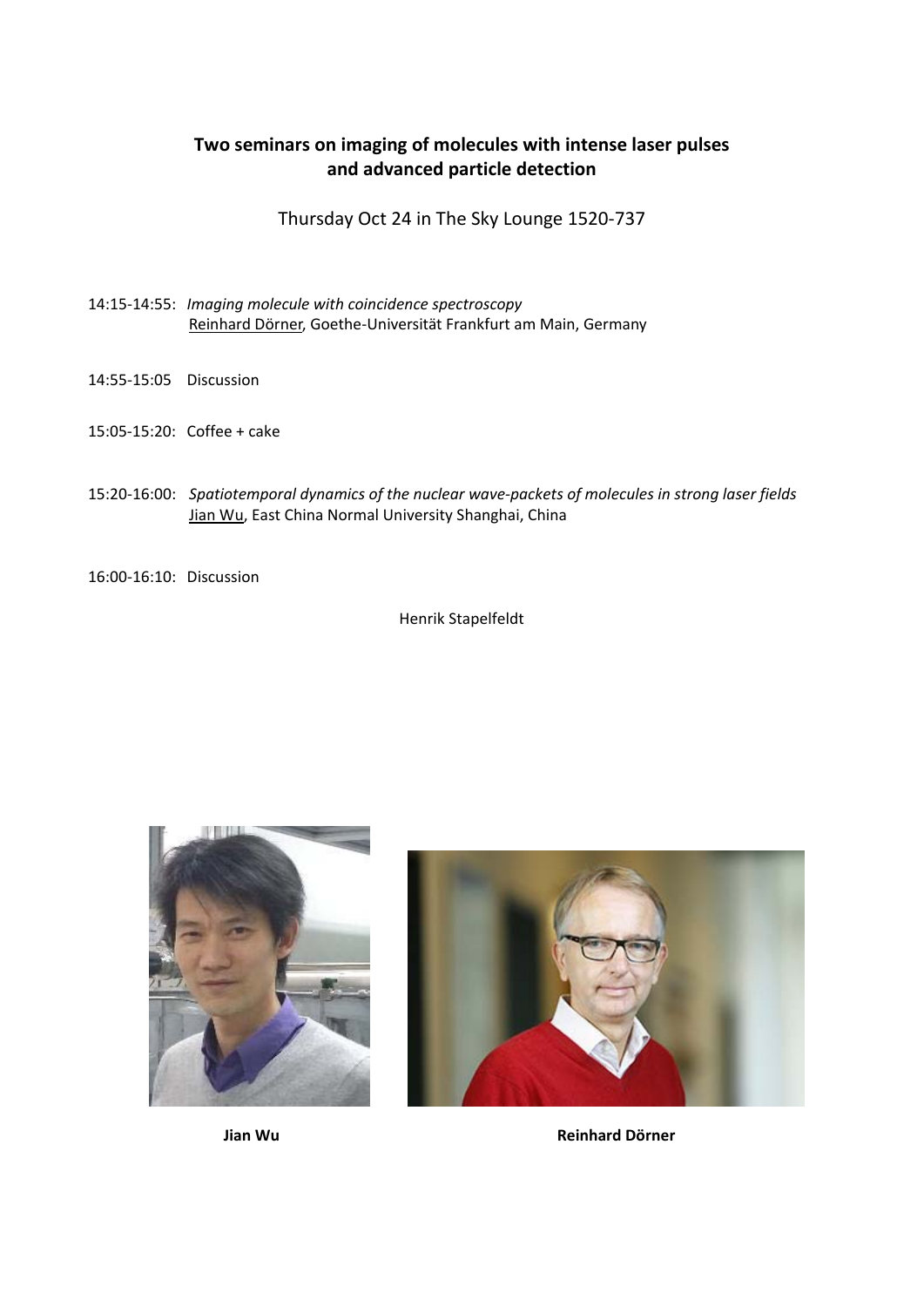## **Imaging Molecules with Coincidence Spectroscopy**

Reinhard Dörner

Institut für Kernphysik Goethe-Universität Max-von-Laue-Str.1 Frankfurt am Main, Germany

Photoabsorption is an exquisite tool to gently break small molecules into several pieces (photoelectrons, Auger electrons, ionic fragments). When the momentum vectors of all of these fragments are measured in coincidence, surprising details of the electronic and molecular wavefunction can be seen and their dynamical evolution can be imaged.



- [1] S. Zeller, *Imaging the He2 quantum halo state using a free electron laser*, P. Natl. Acad. Sci. USA, **113** 14651 (2016).
- [2] M. Pitzer, et al. *Direct Determination of Absolute Molecular Stereochemistry in Gas Phase by Coulomb Explosion Imaging*, Science, **341** 1096 (2013).